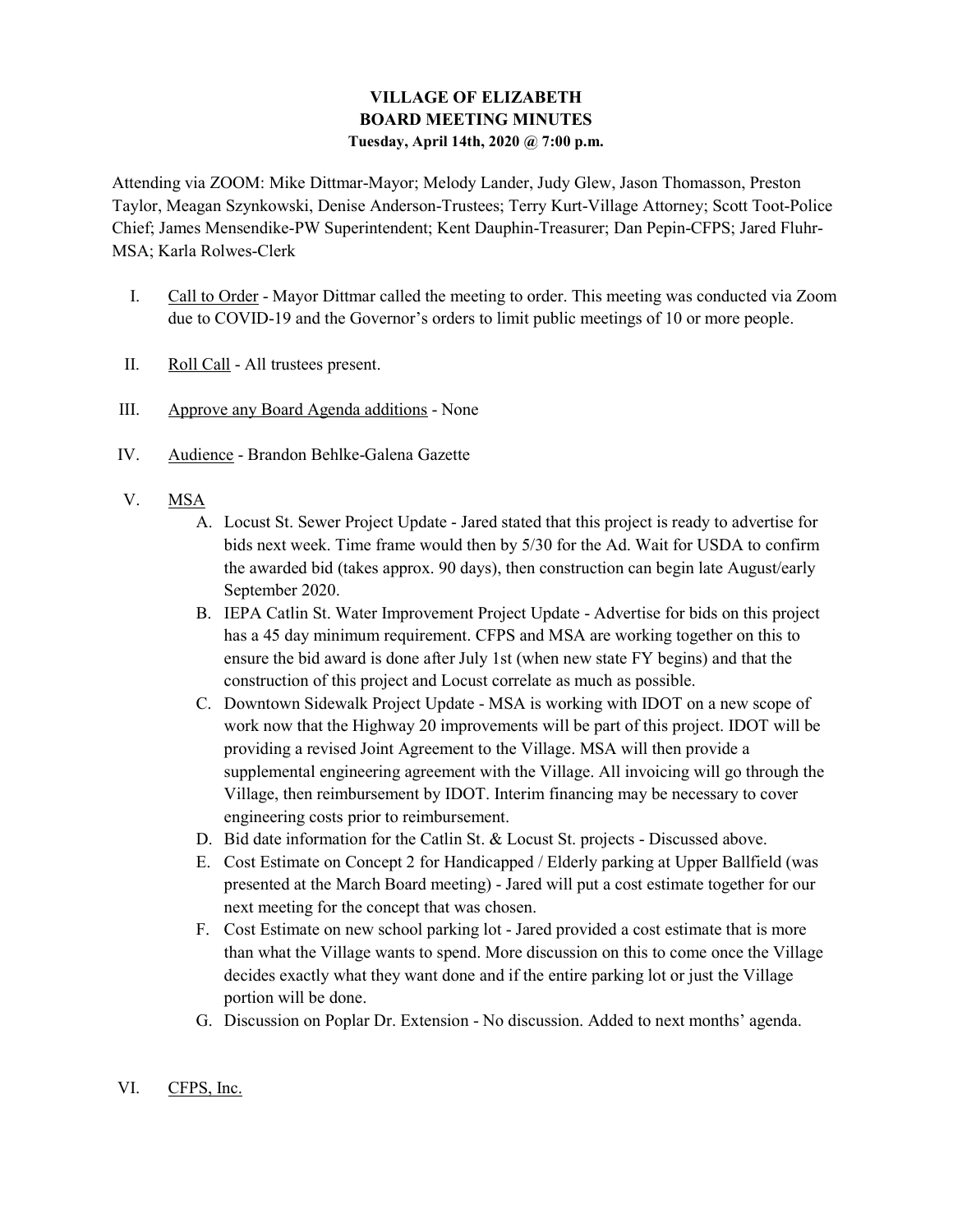- A. IEPA Water Improvement Project Discussed above
- B. Locust St. Sewer Project Discussed above
- C. Splash Pad Update CFPS is waiting to receive a grant agreement from DNR. Dan said this can be a long process since so many agencies are involved but we are hopeful that it could possibly be started this year.
- D. Discussion and possible action on TIF reimbursement for Jug's Main St. Tap Dan had requested proof of payment from Jug & Lisa Walters and is just waiting to receive that to proceed. Added to next months' agenda.
- E. Discussion and possible action on TIF reimbursement for Hazelwood Properties (Linda & Mike Gansta) - Dan is still going through receipts on this. Added to next months' agenda.
- VII. Police Report : Chief Toot delivered the report.

### VIII. Minutes

- A. Regular / March 2020 Motion to approve the minutes. 1st Denise. 2nd Melody. All ayes. Motion carried.
- IX. Consent Agenda (NONE)
- X. Finances
	- A. Treasurer's Report Kent delivered the report. He transferred \$13,800 from Sewer Fund to checking to cover the final payment for the Solar panels at the Sewer plant. He transferred \$2,100 from BDD to checking for the BDD disbursement made to the Elizabeth Pharmacy. Motion to approve the report. 1st Jason. 2nd Denise. All ayes. Motion carried.
	- B. Payment of Bills Motion to pay the bills. 1st Jason. 2nd Melody. Roll call vote. All ayes. Motion carried.
	- C. Budget Mayor Dittmar will be working on this. He's going to take into consideration the reduction of state disbursements due to the pandemic.

## XI. Committee Reports

- A. Public Works (NO MEETING THIS MONTH)
	- 1. Continued Discussion on the Zoning Ordinance (specifically weed height allowance) - Terry to get an estimate for us at the next meeting on how much it will cost to put our Zoning guidelines into an ordinance.
- B. Administrative (NO MEETING THIS MONTH)
	- 1. Discussion and possible action on the cost estimate for Veterans Memorial from John Howard - Mayor Dittmar plans to designate an outside committee to take the lead on this to get the improvements completed.
- C. Economic Development
- XII. Attorney Comments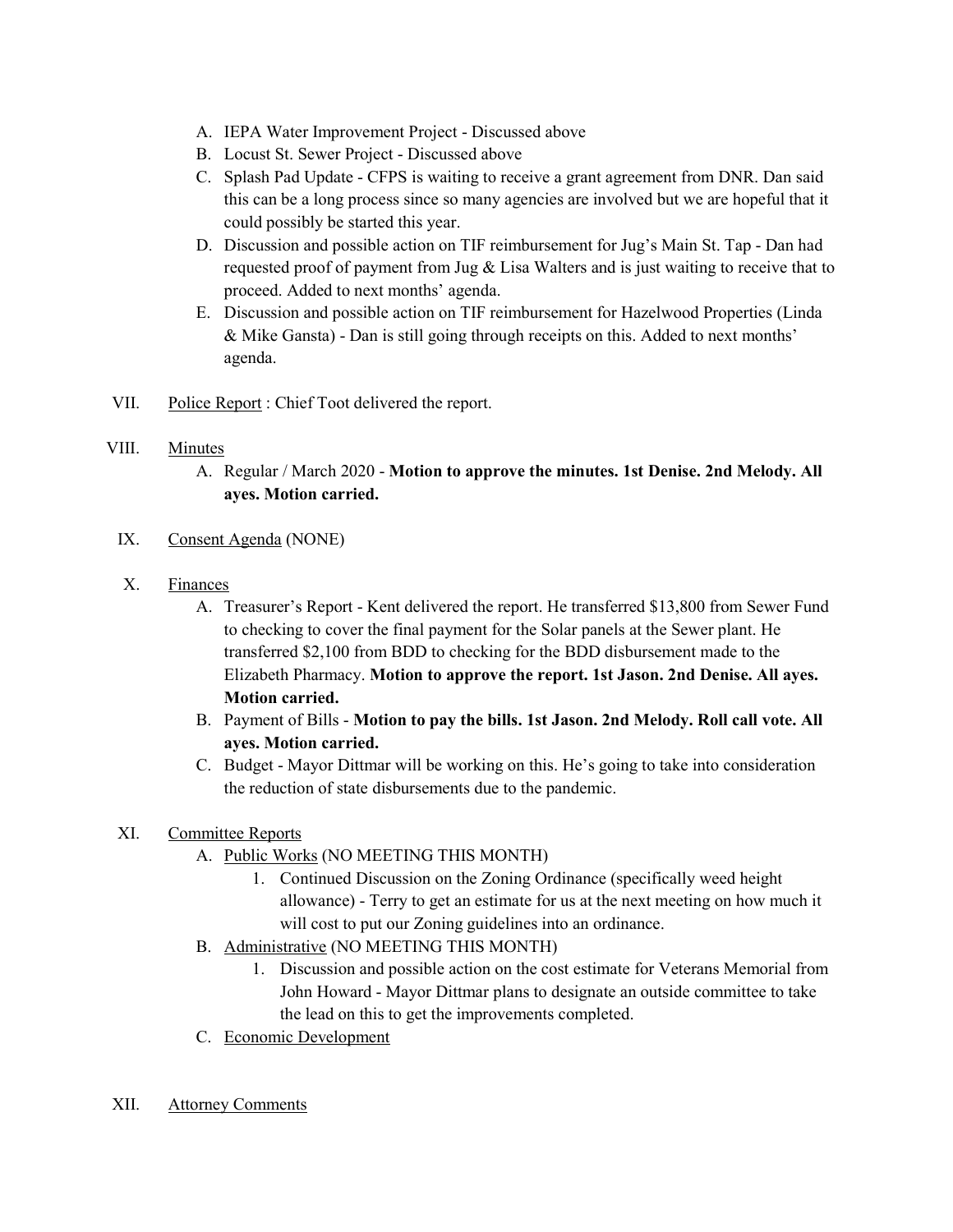- A. Discussion and possible action on the Resolution of Support for the Elizabeth Ambulance Service - Motion to approve the resolution (2020-0414). 1st Jason. 2nd Preston. Roll call vote. All ayes. Motion carried.
- B. Determine date/time for CTE Academy Annexation Public Hearing The Village has not received the signed petition back from the Academy yet. No action taken.
- C. Update on IDOT Hwy 20 Maintenance agreement No update.
- D. Sycamore St. Cease and Desist letter Mayor Dittmar asked that this letter be sent. Terry to draft.

### XIII. Old Business (Other than Committee Mtg Minutes/Consent Agenda)

- A. Generator for Village Hall Mayor Dittmar spoke with CFPS, and they are looking into grant opportunities to cover the generator, kitchen and bathrooms and since the building is going to be designated a disaster shelter. Follow up next month.
- B. Discussion on ambulance service at Freedom Fest No update.
- C. Emergency Declaration Per the advice of our attorney, the Village made the decision to make an emergency declaration to give the Mayor the power to make financial decisions and take action without board approval in the event of an emergency. This can also help with obtaining future grants. This Emergency Declaration goes into effect as of today. The paperwork will be signed at the next board meeting on 5/20. Motion to approve the Emergency Declaration. 1st Preston. 2nd Meagan. Roll call vote. All ayes. Motion carried.
- D. Holcomb property annexation Mayor Dittmar and MSA have been working with our TIF attorney to finalize information. Annexation agreements are being drafted.
- XIV. New Business (Other than Committee Mtg Minutes/Consent Agenda)
	- A. Discussion and possible action on Liquor License fees due 5/1/20 Motion to waive the liquor license fee to \$1 until further notice. 1st Preston. 2nd Denise. Roll call vote. All ayes. Motion carried.
	- B. Pedestal and Light donation by the Community Bldg by the family of Harvey Kloss The board is in favor of this. Mayor Dittmar will speak with the family and ask that they place an X where they want the pedestal to be. Follow up next meeting for location approval.
	- C. Discussion and possible action regarding utility billing late fees, disconnects and payment collection - Mayor Dittmar and the Board agree that we need to be lenient. It was agreed that there will NOT be late fees or service disconnects for the month of April. This topic will be revisited next month to determine more specific guidelines on payment requirements.
	- D. Discussion on a Truancy Ordinance No action taken.
- XV. Mayor's Comments Mayor Dittmar thanked the Village staff for their extra efforts.
- XVI. Correspondence
	- A. Thank you card from Jay & Deb Graves to Elizabeth P.D.
- XVII. Executive Session None